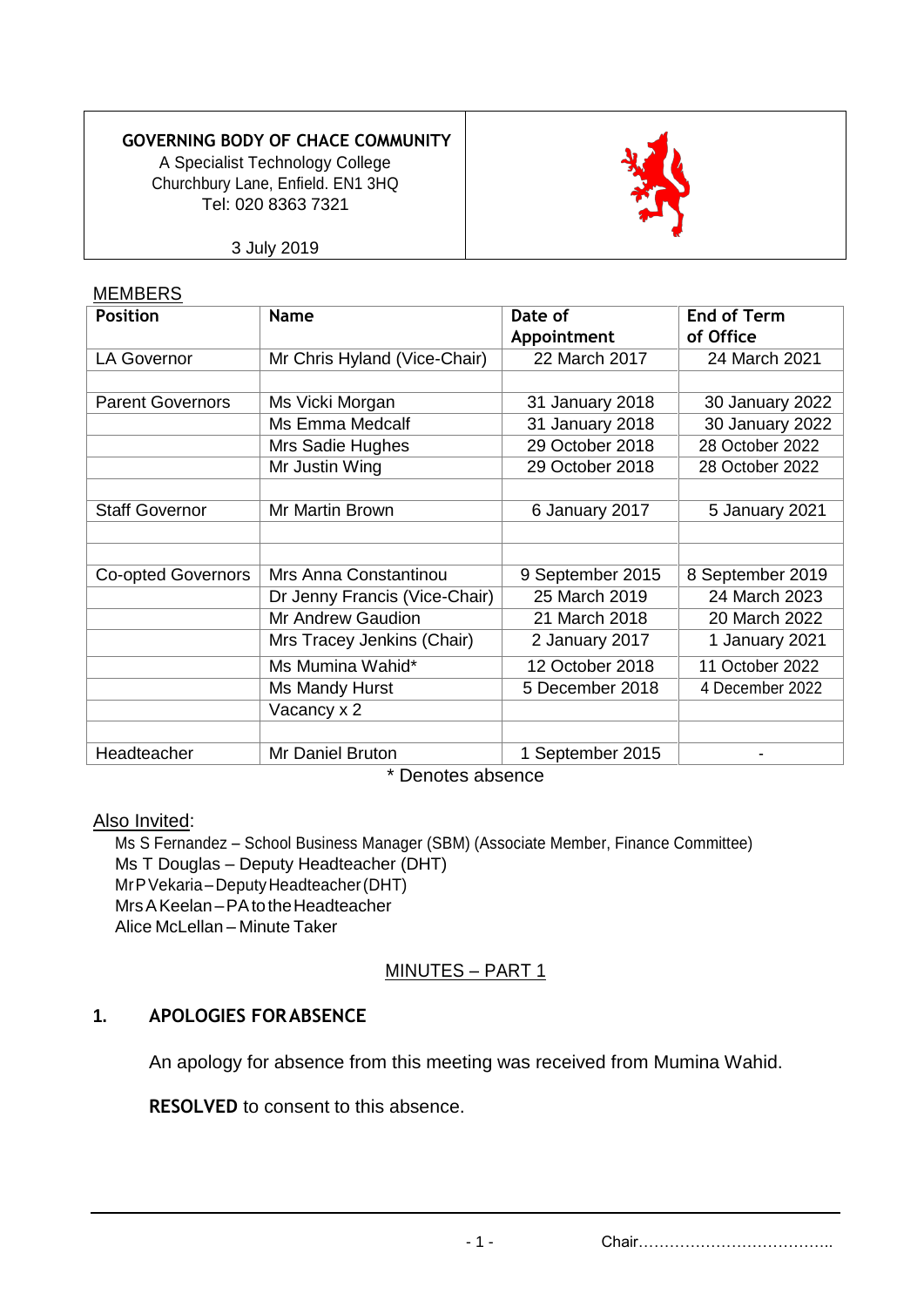### **2. DECLARATIONOFINTEREST,PECUNIARYOROTHERWISEINRESPECTOFITEMSONTHE AGENDA**

Governors were given the opportunity to declare any prejudicial interest they might have in respect of items on the agenda. No declarations were made.

# **PROCEDURAL ISSUES**

# **3. MEMBERSHIP ANDCONSTITUTION**

### 3.1 Co-opted Governors

#### **REPORTED** that:

- (a) Dr Johan Byran resigned with effect from 18.06.19 due to work commitments, leaving two vacancies for co-optedGovernors. He was keen tostayinvolvedwithmentoringattheSchool.TraceyJenkinsthankedDr Johan Byran for his hard work at the School.
- (b) The term of office for Anna Constantinou would end on 8.9.2019.
- (c) DanielBurtonrecommendedCllrSusanErbilasaco-optedGovernor.Susan Erbil was an ex-student from the School and a trainee lawyer. She was part of the Schools Forum. Susan Erbil was interested in teaching and learning in particular,aswellasengagingtheTurkishcommunityattheschooland being part of the scrutiny panel.

#### **RESOLVED** that:

- (i) Anna Constantinou was re-appointed for another term office starting in September.
- (ii) SusanErbilwasappointedasaco-optedGovernorfromSeptember2019.

#### 3.2 Election of Chair

**NOTED**thatTraceyJenkins'stermofofficeasChairwasendinginSeptember. Tracey Jenkins would consider standing again asChair but welcomed interest from others for theposition.

3.3 Governors with Individual Responsibilities 2019/20

- 2 - Chair………………………………..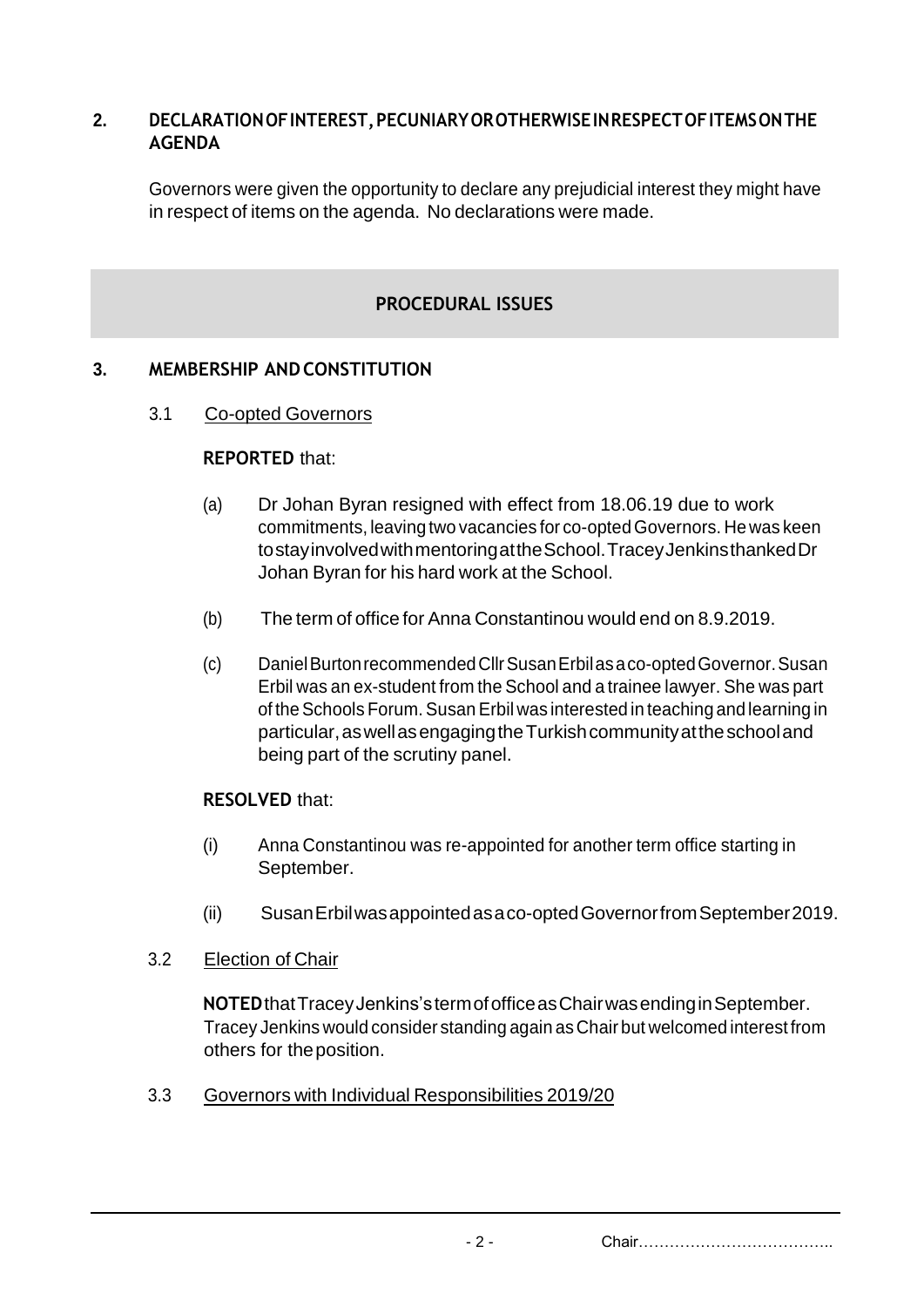**REPORTED** that the School required a GDPR Governorfor 2019-20. Daniel Bruton asked Governors to consider this responsibility over the summer and to inform him of any interest before September.

# **ACTION: GOVERNORS**

### **4. MINUTES**

**RECEIVED** the Minutes of the 20 March Governing Body meeting.

**RESOLVED**thattheMinutesofthemeetingheldon20Marchwereconfirmedandsigned by the Chair as a correct record.

# **5. MATTERS ARISING FROM THE MINUTES**

(i) SEND training (Minute No. 45(b))

Governors had notreceived an invitation to undertake SEND training. The Clerk would follow thisup.

**ACTION: CLERK**

#### (ii) Budget (Minute No.46(e))

An end-of-year visit had been carried out by Andrew Gaudion.

(iii) Fixed Term Exclusions (Minute No.46(k))

ChrisHylandmetwithPritamVekriatolookatthestudentswhorepeatedlyhad Fixed Term Exclusions.

(iv) Single Central Register (Minute No.46(w(viii)))

TraceyJenkinsreviewedtheSingleCentralRegisteron17May.TraceyJenkins would provide her signature to confirm this.

### **ACTION: CHAIR**

### (v) Responsibility for Careers (Minute No.55(c))

The Chair requested that over the summer Governors consider taking on the responsibility for Careers and contact the Chair or Headteacher if interested.

### **ACTION:GOVERNORS**

**NOTED**thatdataanalysiswasstilltakingplaceondatafollowingthevisitfromRuth McGinty. Tracey Jenkins would discuss the data via telephone with Ruth McGinty and feedback to Governors at the next meeting.

- 3 - Chair………………………………..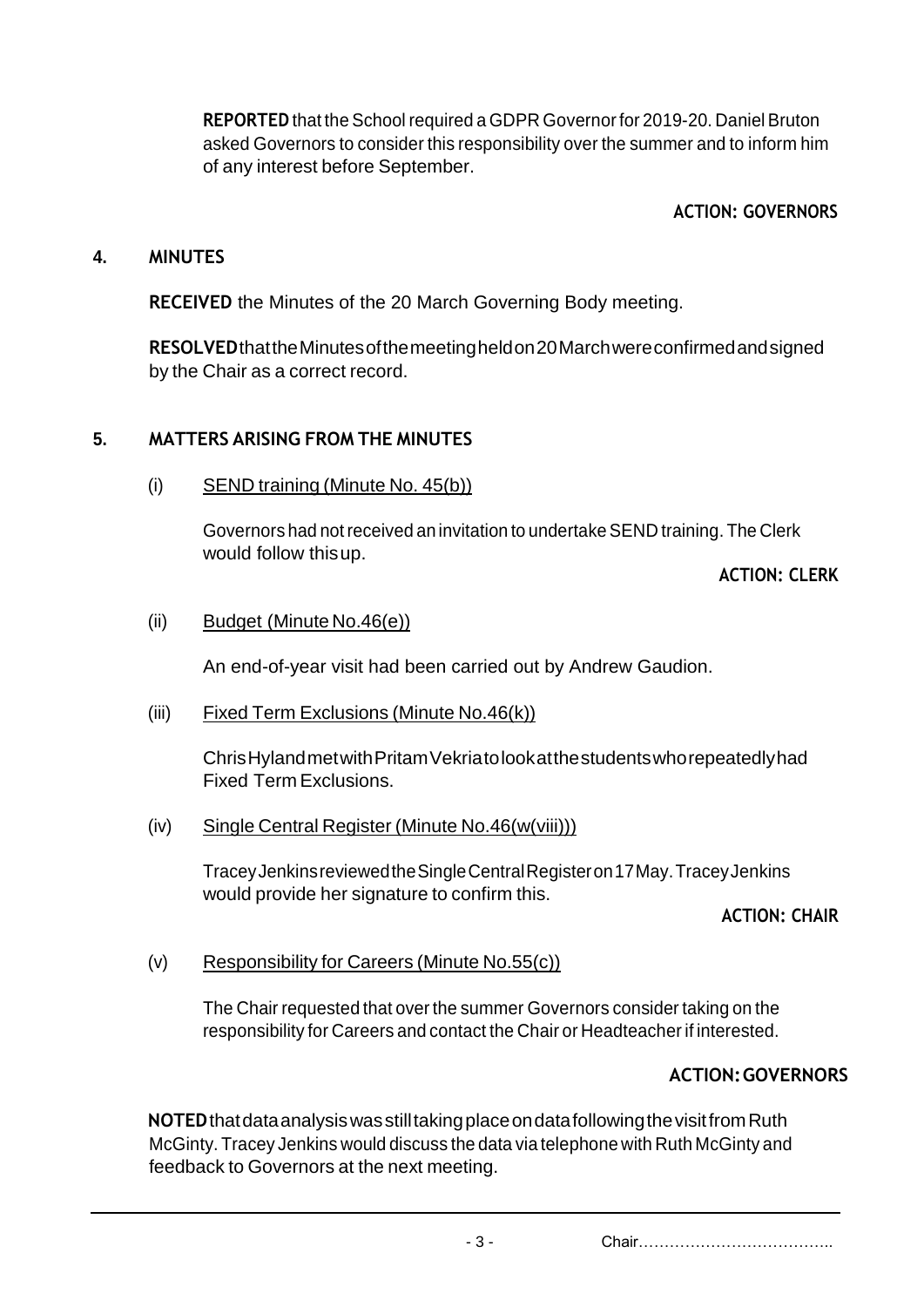# COREFUNCTION: HOLDING THE HEADTEACHER TO ACCOUNT FOR THE EDUCATIONAL PERFORMANCE OF THE SCHOOL, ITS PUPILS & PERFORMANCE MANAGEMENT OF STAFF

# **6. REPORT OF THE HEADTEACHER**

- 6.1 **RECEIVED**thewrittenreportoftheHeadteacher,DanielBruton,acopyofwhichis includedintheMinuteBook. Thefollowingmattersarosefromdiscussionofthe report and in response to Governors' questions:
- (a) Pupil Pastoral Information

**REPORTED** that during the Spring term 2019 there had been:

- (i) 0 child protection (Safeguarding) referrals to social care;
- (ii) 0allegationsagainst staffreportedtotheLeadOfficerforChildProtection;
- (iii) 13 reported racialincidents;
- (iv) 4 reported serious bullying incidents;
- (v) 2 students reprimanded for inappropriate content in student emails.
- (vi) 45 fixed term exclusions and 1 permanent exclusion.
- (b) Daniel Bruton thanked Governors for their help throughout the year and reported seeinggreatimprovementswithintheschool.TheHMIvisitinMayrecognised these improvements.
- (c) Accomplishments
	- (i) TheYear11promhadtakenplaceandithadbeenadelightful,inclusive evening. There had been concerns over the resilience of students before exams, but they were less nervous than expected. Year 11 took opportunitiesthattheyweregiventowardstheendoftheirschooljourney and Daniel Bruton was hopeful for their results.
	- (ii) The HMI inspection showed raised expectations of all other cohorts. Improved outcomes were beginning to show in Years 7-10. Regular

- 4 - Chair………………………………..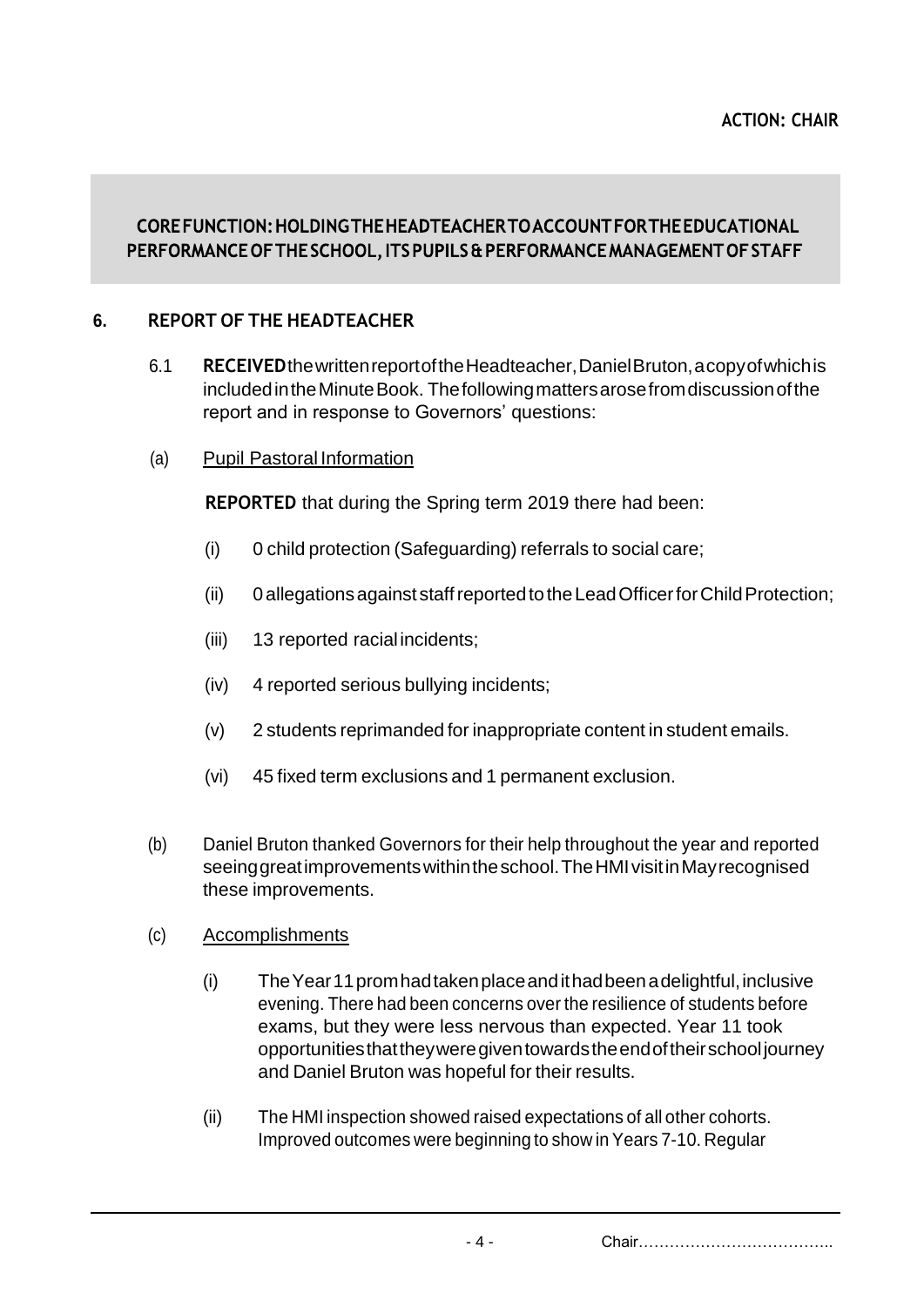assessmentweeksmeantthat studentswereusedtoassessmentsand preparing for exams.

- (iii) TheSchoolwasworkingcloselywithWestLeaSchool.Therewasnowa service level agreement between the schools. From September, allresource based students would be signed across to West Lea School. Students would be taught by the same staff but staff would be managed by West Lea School. This would enable extra training for staff and access to high quality resources and curriculum. The change would be cost neutral. Chace Community School would be welcoming students from West Lea who were keen to be in mainstream education.
- (iv) CultureandclimatewerepresentonthenewprioritiesfortheSchool.The School would use the skills learnt through PiXL to ensure that the culture of the School continued to move on. Social media was providing a good opportunity to share and celebrate what was going on at the School.
- (v) Therewasanimprovedrecruitmentpicturefornextyear.Therewasa complete group of teachers for September and no agencies were used.
- (d) Concerns
	- (i) TheSchoolhadmovedintoadeficitbudgetforthefirsttime.Theschool had predicted a deficit at the end of the financial year of £256,500. Following some changes that were made in the school, this was reduced to £170,000. Daniel Bruton expected to be able to make in year savings of £50,000-£60,000.
	- (ii) Gaps in outcomes were still present, particularly for boys who required more help engaging with their learning. Staff wellbeing needed to be consideredasduetocuts,staffwerebeingrequiredtodomoretoimprove outcomes.
- (e) Staffing
	- (i) Nolvi Kozah was retiring after many years at Chace Community. Daniel Bruton wished to thank Nolvi Kozah on behalf of all Governors. Tracey Jenkins would write a letter of thanks to Nolvi Kozah.

### **ACTION: CHAIR**

(ii) In response to a **QUESTION**, there were two new NQTs at the School. One had joined last September, the other was an oversees trained teacher who wasnotrequiredtodotheNQTyear,howevertheschoolwastreatingthis teacher as an NQT to help them settle into the system.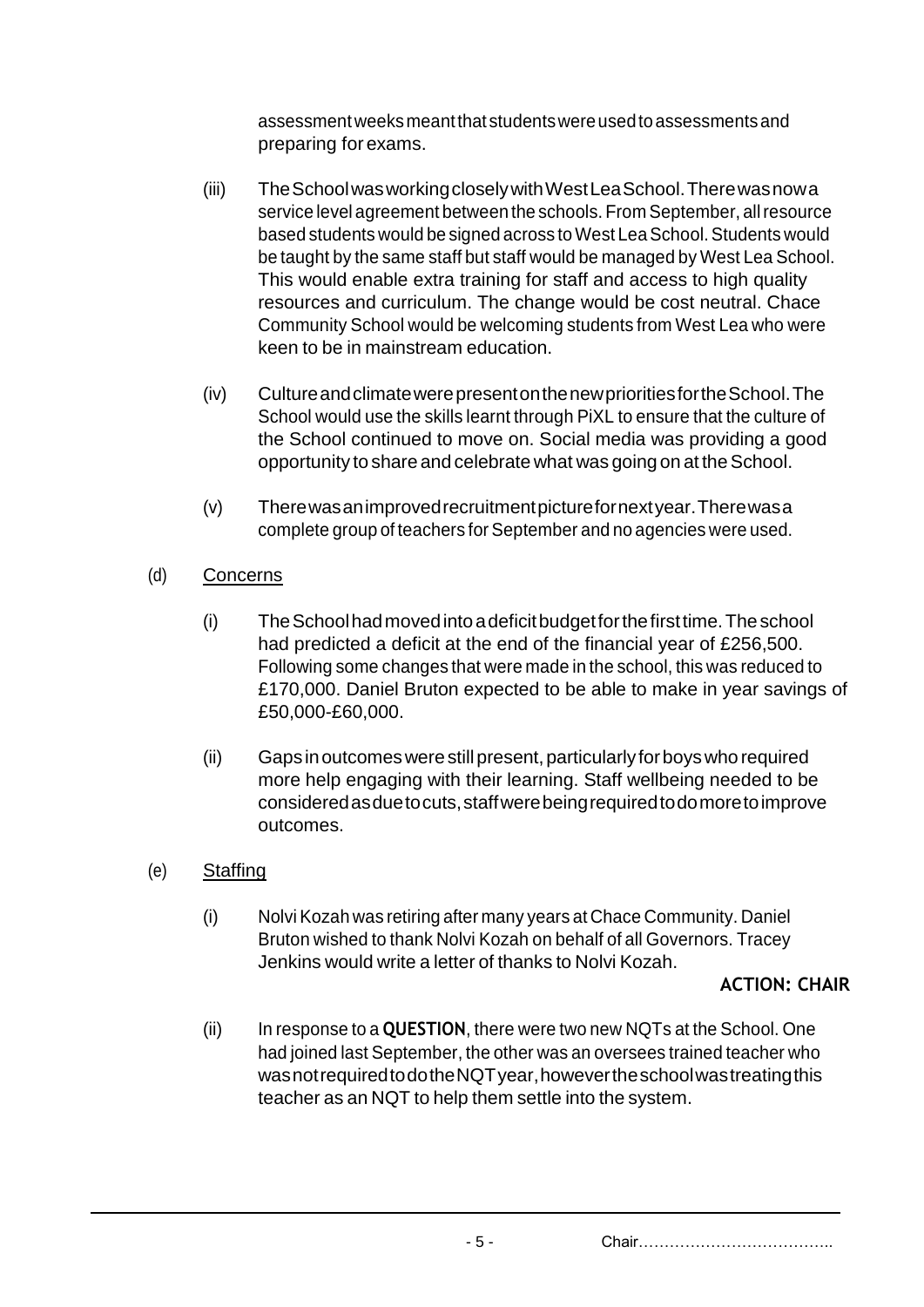- (iii) Interviewswouldtakeplaceontheweekcommencing8July2019forthe School Librarian. Interviews for the Literacy Champion would take place on 5 July2019.Remainingvacancieswereinternalmanagementvacancies.
- (iv) Inanswertoa**QUESTION**,MuminaWahidhadadegreeinBusinessand wouldbecomeanunqualifiedBusinessteacherforayeartogiveherfeelfor teaching. Similarly, a TA with a passion for English would be taking on a parttime English timetable until October half term to help cover Maternity Leave.

# (f) Staffdevelopment

(i) Daniel Bruton commended the work done by staff to ensure Ofsted criteria was met. A teaching and learning hub event would take place on 9/10 July. It was important that Governors knew the importance of curriculum and learning planning for the new Ofsted structure. New curriculum plans would start from September. The curriculum needed to be based on the School's Curriculum Intentions. The school had worked with students, staff and Governors to create 17 principles of instruction. These were evidence based principles that would provide standards for teaching the new curriculum.

> **RECEIVED**a copy of Chace Curriculum Principles and Intention, a copy of which has been included in the Minute Book.

(ii) The School had 5 colleagues undertaking National Professional Qualifications. The Homework Policy would be reviewed to ensure that it matched the curriculum. A year long project would take place on Careers development.DarrenGlydehadbeenappointedasanassociateSLT member to help develop the culture and branding of the School.

# (g) Students

- (i) TheSchoolwasexpecting 205Year7 students inSeptember.The current Year 7 had 191 students. The School was starting to become a more popular choice for the local area.
- (ii) Fabrice Levi would be the LAC co-ordinatorfrom September.
- (iii) Attendancefigureswerenotsatisfactory.TheSchoolwouldlookatthe next steps needed to manage this. The Attendance Policy had been updated for September 2019. There was a dip in attendance figures before schoolholidaysassomeparentstooktheirchildrenonholidaybeforethe end of term.

- 6 - Chair………………………………..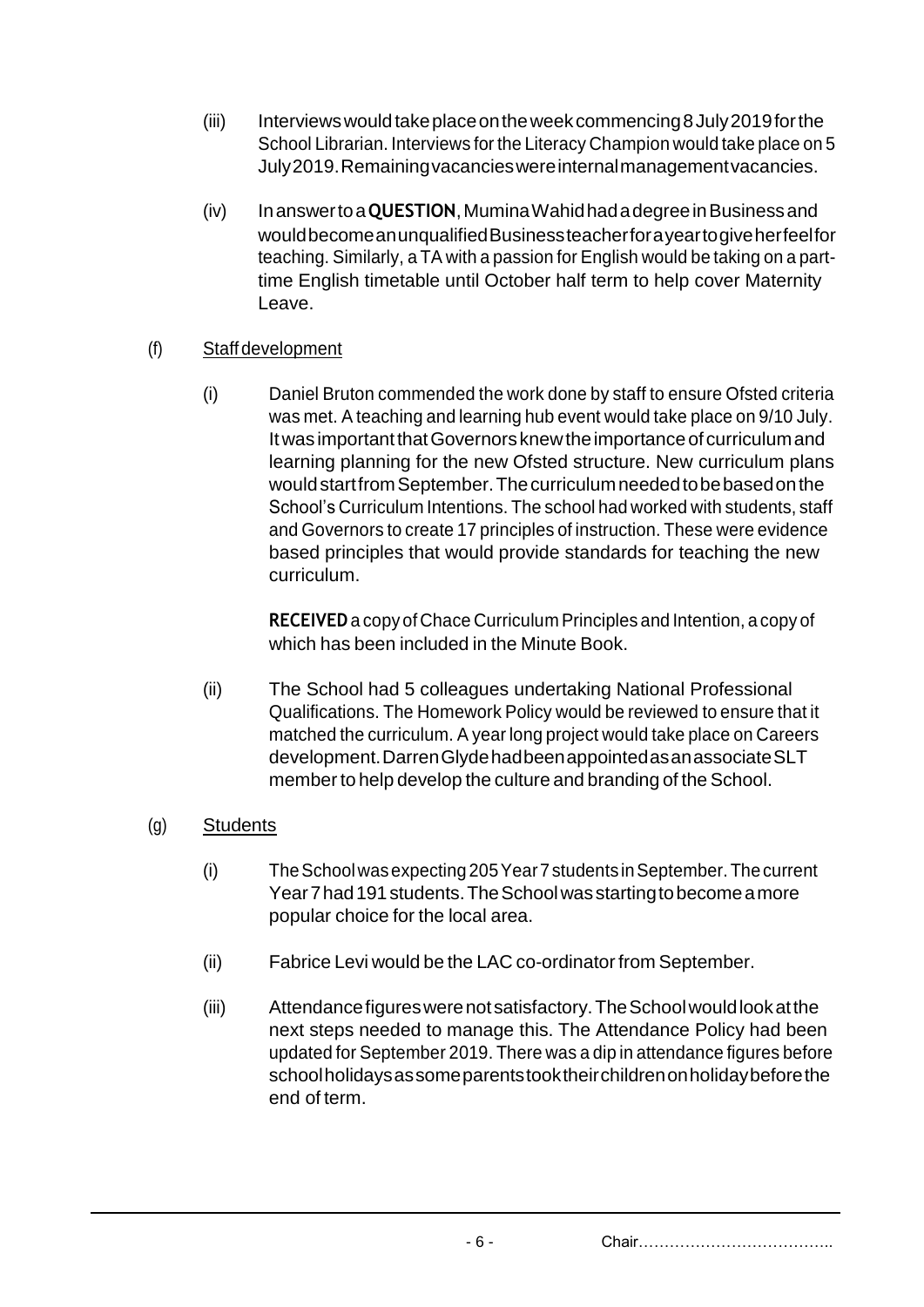- (iv) Onestudentwhowasinvolvedinincidentsofrestraintwouldbemovingto a different school as it was agreed that this was the best option to suit their high level of need.
- $(v)$  Phil Jones and the 6<sup>th</sup> form committee had worked very hard on the first school magazine. All students and staff had now been encouraged to begin bringing in reusable bottles of water to reduce plastic waste. Students had asked Daniel Bruton to reflect on community action and how students could engage with the community.

# (h) Curriculum Matters

Staff had been working hard to make final adjustments to curriculum plans. Long term curriculum plans would be shared with students in September and would be available on the School website.

(i) Lifeskills

NewSexandRelationshipGuidancewouldbemandatoryforUKschoolsfrom September2020.ChaceCommunitywouldbeadoptingthenewprovisionfrom September 2019 and had informed parents of the changes. There had been positive feedback from parents about the new provision.

# (j) Chace Priorities

ChacePrioritiesfor2018-2020hadbeenupdatedandrefinedtoformthe2019- 2021 priorities. Some priorities such as meeting Ofsted expectations and areas for developmenthadremainedaspriorities.Markingwasnolongerapriorityasstaff nowproducedgoodqualitymarkingandwouldaimtokeepthisup.Newpriorities includeddevelopingthestrategicroleofGovernorsandtoimprovethequalityof homework, ensuring tasks consolidated students' learning. Daniel Bruton asked GovernorstothinkaboutthenextstepsfortheGoverningBody.DanielBruton requestedtomeetwithGovernorsbeforetheSeptembermeetingforaplanning session.

# **ACTION: GOVERNORS/DANIEL BRUTON**

(k) SEND

Chace Community had 263 students on their SEN register, 46 of these students had EHCPs.IthadbeendifficulttomeettheneedsofEHCPstudentsduetofinancial constraintsandtime-consumingservicing.TheSchoolhadbecome known asa good school for EHCPstudents.

### (l) Alternative Provision

There were two Year 10 students and one Year 8 student on Alternative Provision. One student who received home tuition was hoping to obtain a placement at

- 7 - Chair………………………………..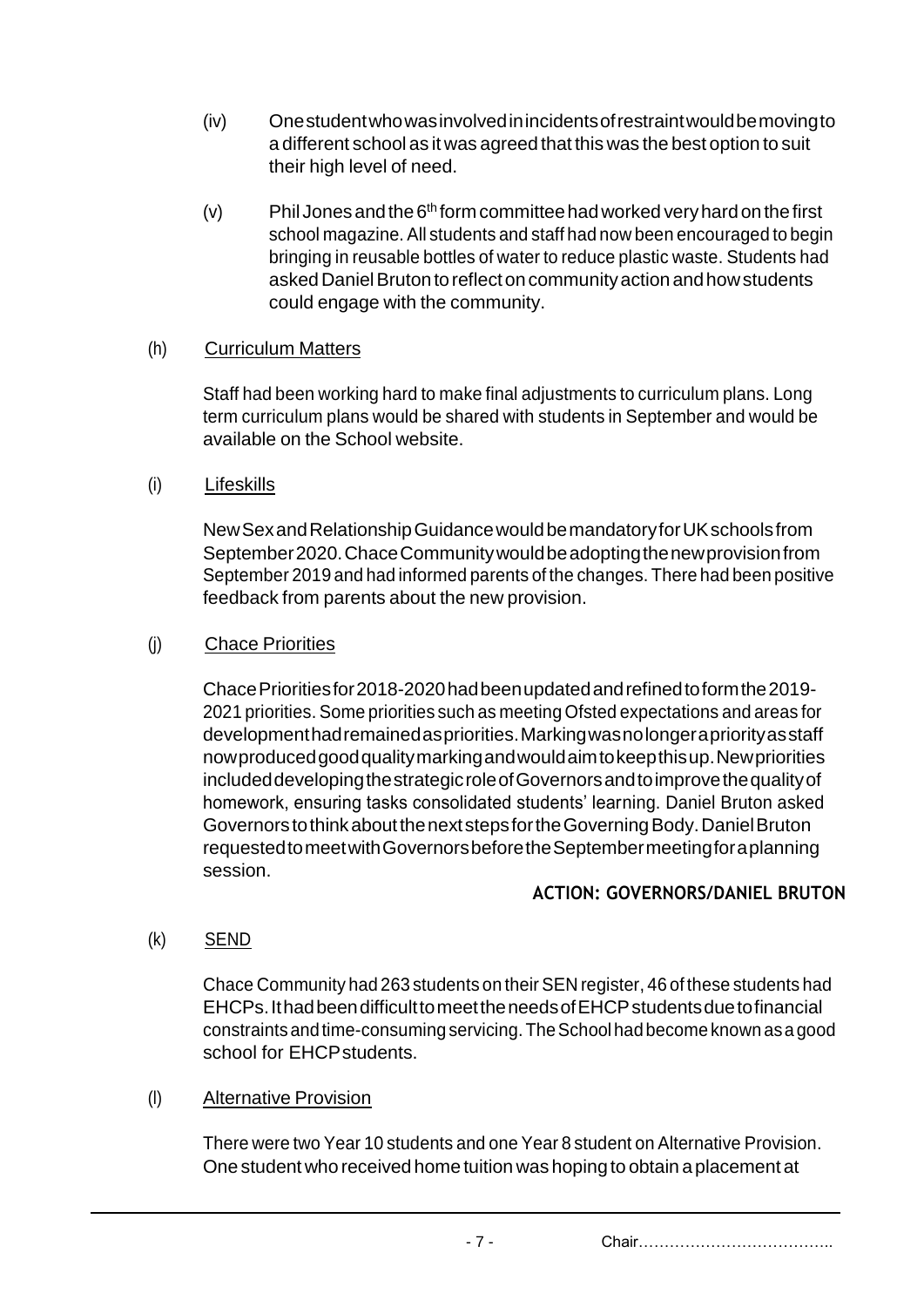CONEL.Onestudentundertookworkexperienceonedayaweektoincrease engagement with education. The School hoped to find this student a placement at Capel Manor College. There was one student who was at the Attendance Support Unit.

#### (m) Legal Case

The legal case was coming to an end. Due to a large amount of legal fees it was likely that the school would only receive £15,000-£20,000.

#### (n) Pupil Premium

A Pupil Premium review had taken place. The review would be uploaded to the School website alongside the new strategy.

In answer to a **QUESTION**, information would be provided to Governors who wishedtoknowmoreabouthowthePupilPremiumreviewwascarriedout.

#### **ACTION:ANNA KEELAN**

(o) Daniel Bruton thanked all Governors who had visited the School during the Summer term. Special thanks were given to Pritam Vekaria, Tanya Douglas, Simone Fernandez,andTraceyJenkinsfortheirhardworkandsupport.TraceyJenkins thanked Justin Wing for his guidance and help with the IT department. Daniel Bruton thanked everybody that contributed to the Headteacher's Report.

In answerto a **QUESTION**, Jenny Francis' CPD visit needed to be added as a Governors Visit in the Headteacher's report.

#### **ACTION: ANNA KEELAN**

### **6.2 SIA Report**

**NOTED**thatthisitemwasnotrelevanttotheSchoolanddidnotneedtobeincludedin future agendas.

### **6.3 OFSTED MonitoringReport**

**RECEIVED**a copy of theOFSTED Monitoring Report May 19, a copy of which has been included in the Minute Book.

### **REPORTED** that:

(a) ThereporthadrecognisedthattheSchoolhadbeenonaJourneyandthatittook time for a shift in School culture. It was recommended that the School embedded current effective strategies further. The right steps were being taken and this work needed to be consolidated. Action was also required to ensure that the curriculum wassuitablychallengingforstudents.TheSchoolwouldcontinuetomonitorthe

- 8 - Chair………………………………..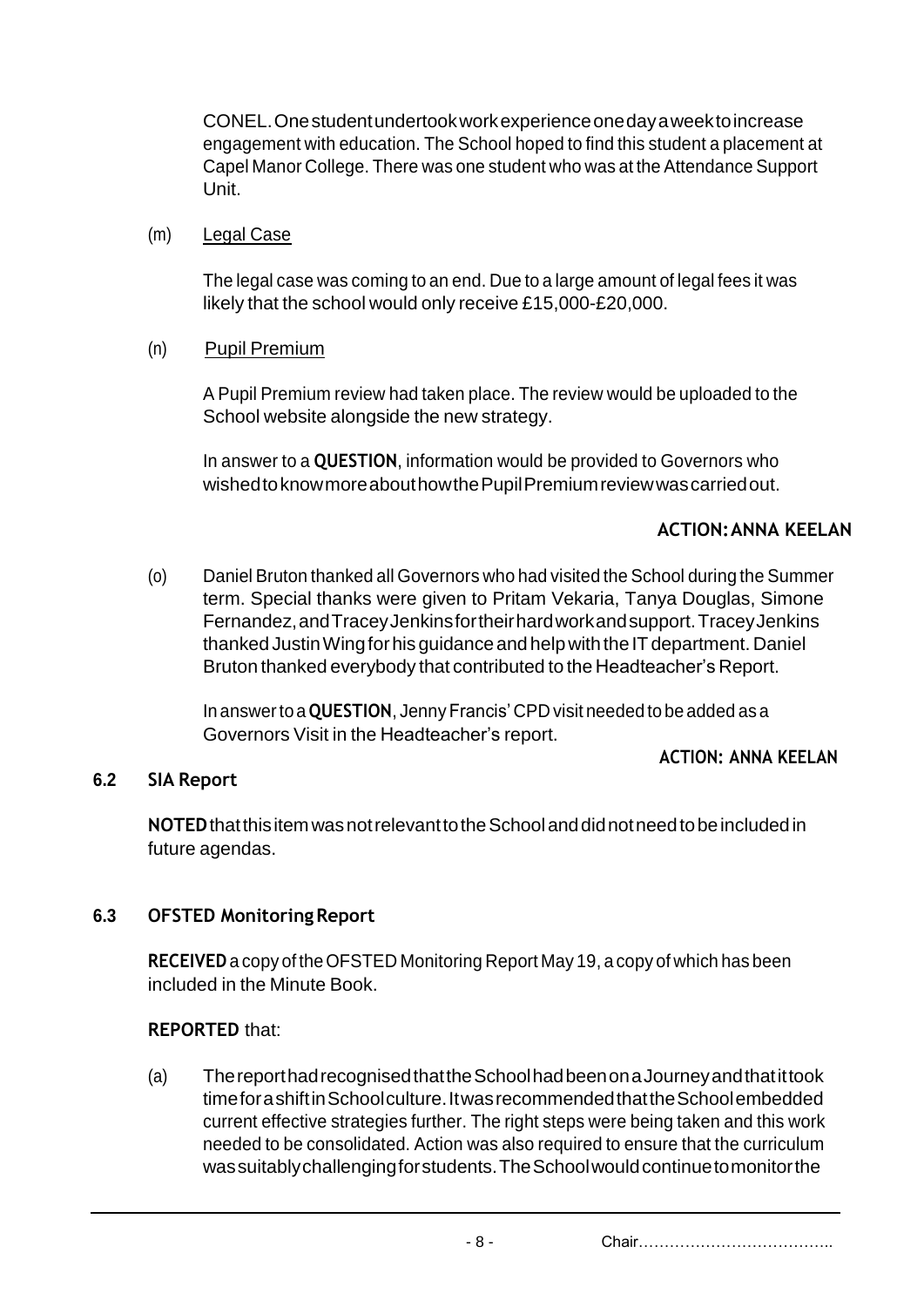curriculum from September 2019 to ensure that it is enabling students to reach their full potential.

- (b) Tracey Jenkins encouraged Governor visits to the school so that Governors knew the School, teachers and students well. Governors needed to be able to show their involvement with the school through the things they have seen whilst in School. Governors appreciated the running of Governor meetings as they were informative and gave them a good understanding of the School.
- (c) Governors were delighted with the OFSTED Monitoring Report and thought that it wasfair.ParentGovernorsreportedamorepositiveattitudeamongstparents.

# **6.4 Data Protection Officer (DPO) Annual Reportto Schools 2019**

**RECEIVED** a copy of the DPO Annual report, a copy of which has been included in the Minute Book.

**RESOLVED** that the DPO Annual Report was agreed.

# **ACCOUNTABILITY ANDCOMPLIANCE**

### **7. TEACHING ANDLEARNING**

### 7.1 Meetings

**RECEIVED** the Minutes of the meeting of the Teaching and Learning Committee dated 8 May.

### **REPORTED** that:

- (a) Themeetinghadbeencarriedoutinadifferentstyle,3tableshadbeenset up and Governors moved between tables to gain greater depth of information in relation to key areas of the School Development Plan. Governorswereencouragedtoaskquestionsandtoreportonwhatthey had learnt. The knowledge shared through this was positive.
- (b) High starterYear 10 students had made progress. There had been an improvement in Maths and Student Voice.
- (c) The School had worked hard to improve English and Maths for Year 11. The Prom Passport had been used to encourage students. Revision guides had been provided for PP students. There were still issues matching English and Maths performance, but the School was doing well at addressing challenges.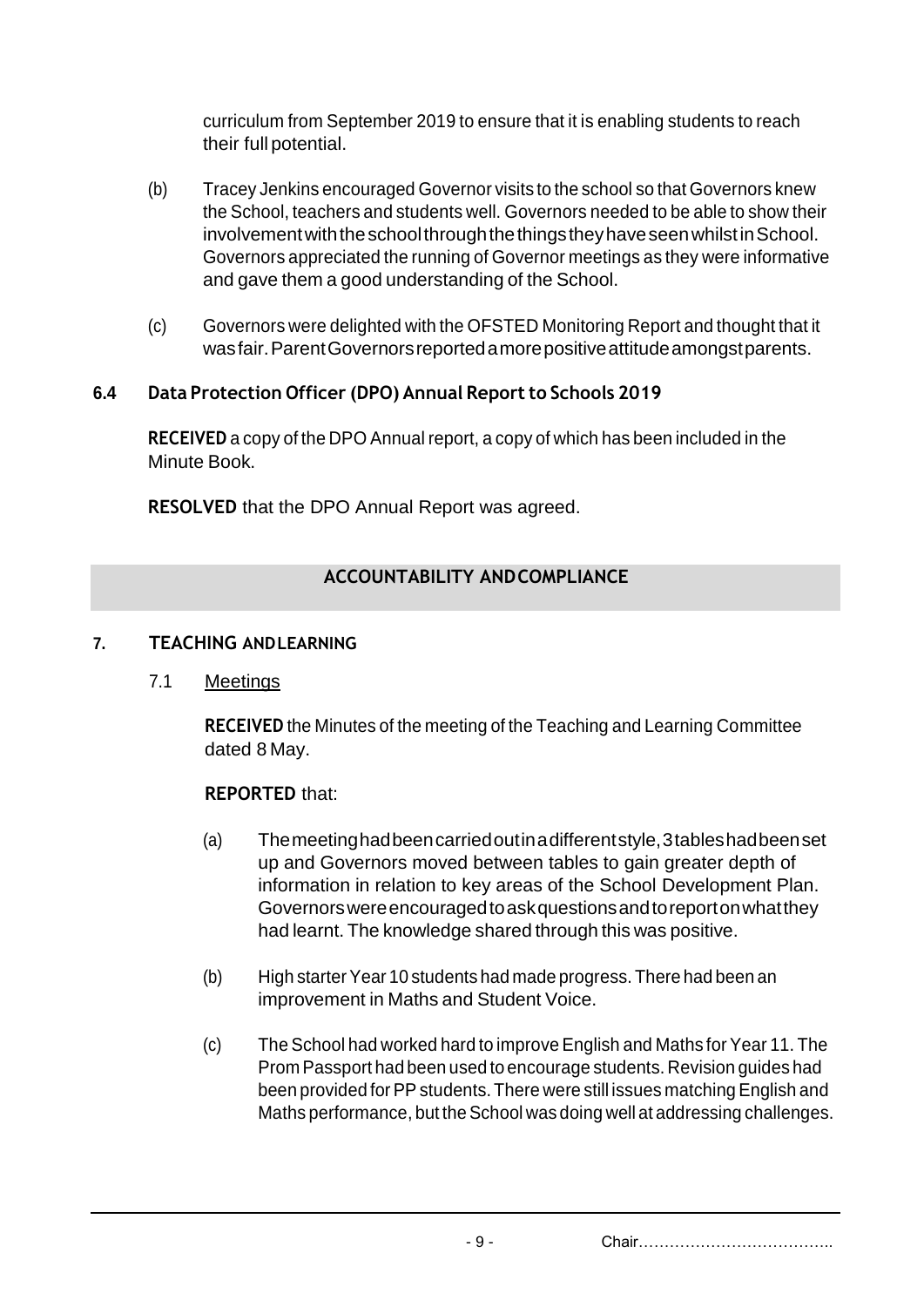- (d) The Show my Homework Forum had shown evidence of impact and demonstratedhigherexpectationsandchallengesforstudents.
- (e) Quality of teaching observed during learning walks had improved. Work scrutinyhadseenanimprovementduetogoodqualitymarkingand feedback.
- (f) AttendancewasaconcernattheSchool.Staffhadplannedtomeetto discuss the implementation of the attendance action plan. Behaviour had continued to improve, and the rewards system was working well.

**RESOLVED** that the minutes of the meeting were confirmed and signed as a correct record.

(g) **RECEIVED**JerzyGromnicki'sChaceFurtherStudyFundapplication.

**RESOLVED** that Jerzy Gromnicki's Chace Further Study Fund application was ratified.

7.2 Policies

**RECEIVED**; the Positive Behaviour; Attendance; Safeguarding Child protection and Confidentiality Policies and Curriculum Principles. Copies of these policies have been included in the Minute Book.

**RESOLVED** that the Positive Behaviour; Attendance; Safeguarding Child protection and Confidentiality Policies and Curriculum Principles policies were ratified.

**NOTED**thattherewouldbeanupdatedsafeguardingpolicyfromSeptember2019.

7.3 Governor Visits

# **REPORTED** that;

- (a) Jenny Francis had visited to look at Year 11 data.
- (b) AndrewGaudionvisitedtheSchoolon25ofMarchtodiscussbanking arrangements. Schools were now required to pay overdraft charges and interest if they were overdrawn.
- (c) The attendance visit by Vicki Morgan had not yet taken place.
- (d) Tracey Jenkins had met with theSchool Council and the students had been brilliant. There were great interactions from Students, who carried out interviews with teachers.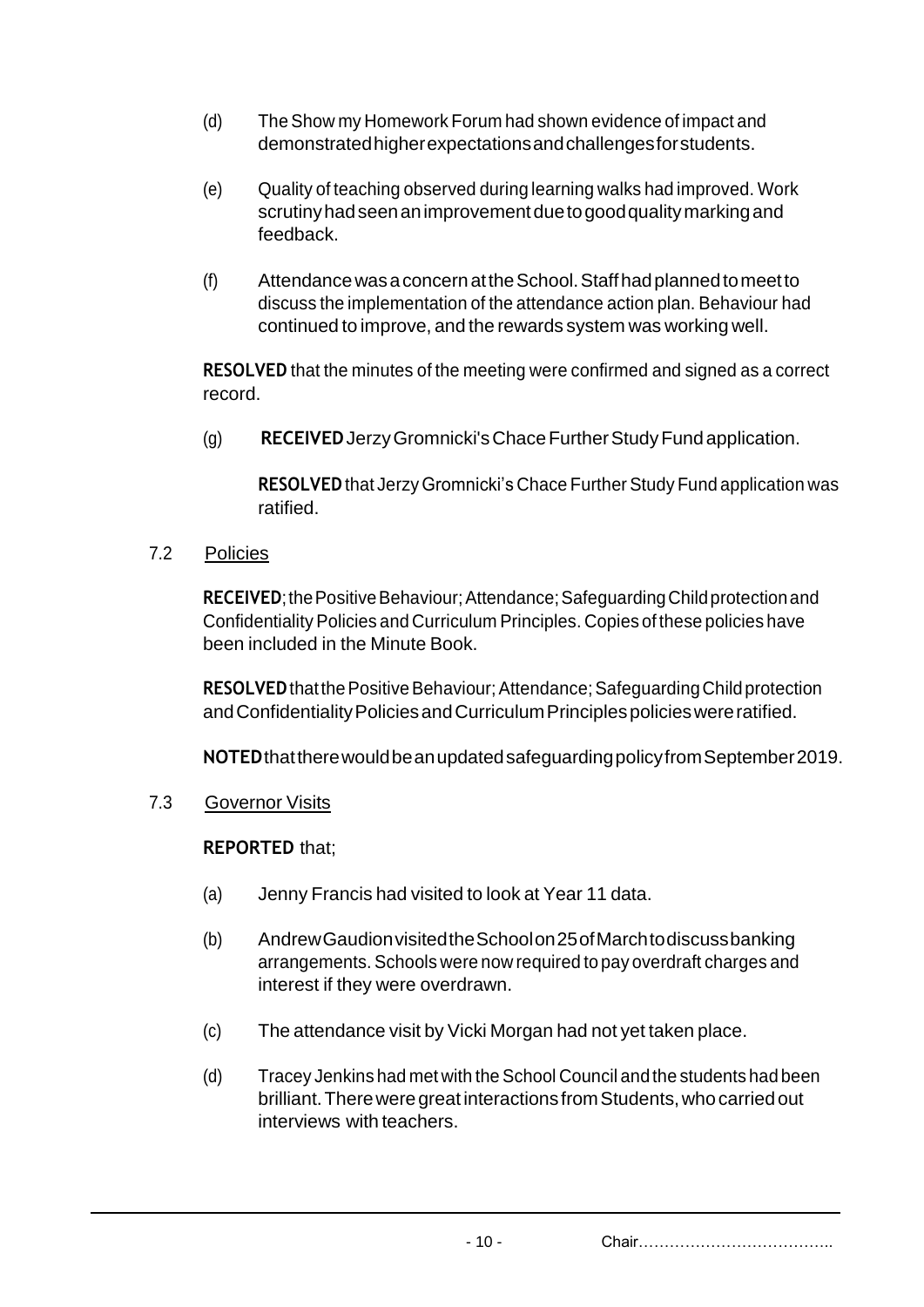# **8. RESOURCES**

#### 8.1 Meetings

**RECEIVED** the Minutes of the meeting of the Resources Committee dated 15 May and,acopyofwhichisincludedintheMinuteBook.Thefollowingmattersarose from discussion of these Minutes.

- (a) The School had posted its first deficit budget which had been unavoidable. Governors were proud that money had been spent wisely at the School and stepshadbeenmadetotrytoreducethedeficitasmuchaspossible.The schooldidnotwanttomakecutsthatmayjeopardisetheSchool'sabilityto achievea'Good'Ofstedreport. GovernorsthankedDanielBrutonand Simone Fernandez for their hard work on the budget.
- (b) TheSchoolsFinancialStandardshadbeenusefulforidentifyingstaffratios.

**RESOLVED** that the Minutes were confirmed and signed by the Chair as a correct record.

8.2 Policies

**RECEIVED**the following policies;

- (a) Health andSafety
- (b) Management of Medicines
- (c) Complaints Policy

**RESOLVED** that the above policies were ratified.

- **9. GPG**
	- 9.1 Meetings

**RECEIVED** the Minutes of the GPG held on 12 June**.**

**RESOLVED** that the Minutes were confirmed and signed by the Chair as a correct record.

9.2 Policies

**NOTED**thatthefollowingpolicieshadbeenreviewedbythecommittee:Anti-Bullying; Examination Emergency Evacuation; Looked After Children; SEND; Attendance; Positive Behaviour.

- 11 - Chair………………………………..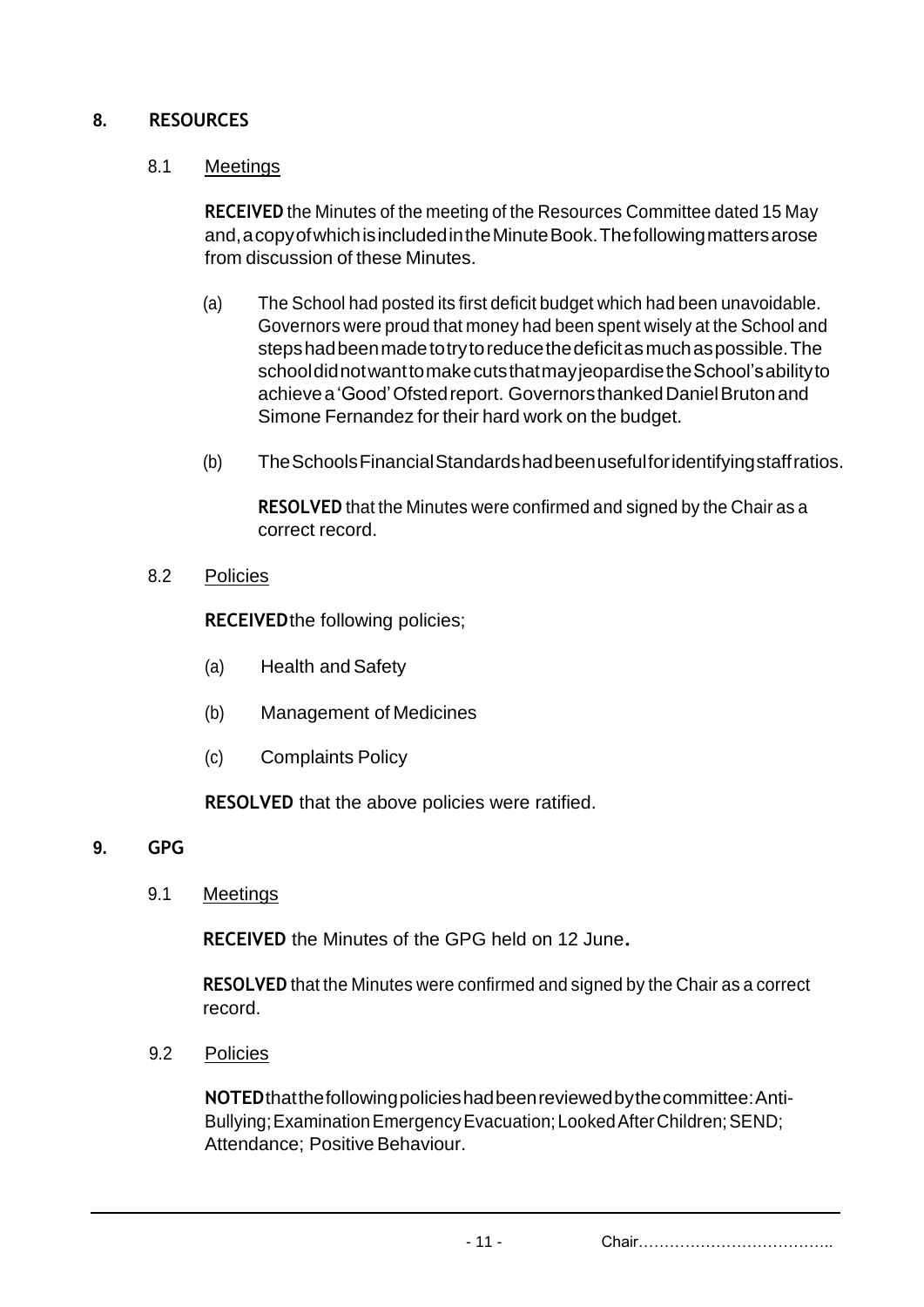**RESOLVED** that the above policies were ratified.

**NOTED** that the Careers Education Information and Guidance Policy contained informationthatGovernorsshouldlookatclosely.Anindividualwithspecific responsibility of Careers was required.

# **GOVERNANCE AND EVALUATION**

# **10. GOVERNORS' REPORTS**

**RECEIVED** a verbal report of any urgent action taken by the Chair or any other delegated responsibility undertaken by a Governor.

REPORTED that Tracey Jenkins had agreed school trips to Madrid, Iceland and Paris. The Paris trip would not go ahead due to low take up.

# **11. GOVERNOR LEARNING AND DEVELOPMENT OPPORTUNITIES**

**REPORTED** that Karen Woodhead and Mandy Hurst had been to Exclusions Training. This had provided a very good overview of Governor responsibilities.

# **LOCAL AUTHORITY REFERRALS**

### **12. LA REFERRALS**

(a) Enfield Children'sPortal

**NOTED**theintroductionofanewChildren'sPortal toallowschoolstomakea referral for child protection or family support

- view all your referrals in one place
- access information, advice and guidance

submit a foster carer enquir[y](https://new.enfield.gov.uk/services/children-and-education/childrens-portal/#1)

<https://new.enfield.gov.uk/services/children-and-education/childrens-portal/#1>

(b) Child Safeguarding Review

**NOTED** the first national child safeguarding practice review into adolescents in need of state protection from criminal exploitation. Please note further information on the link below

- 12 - Chair………………………………..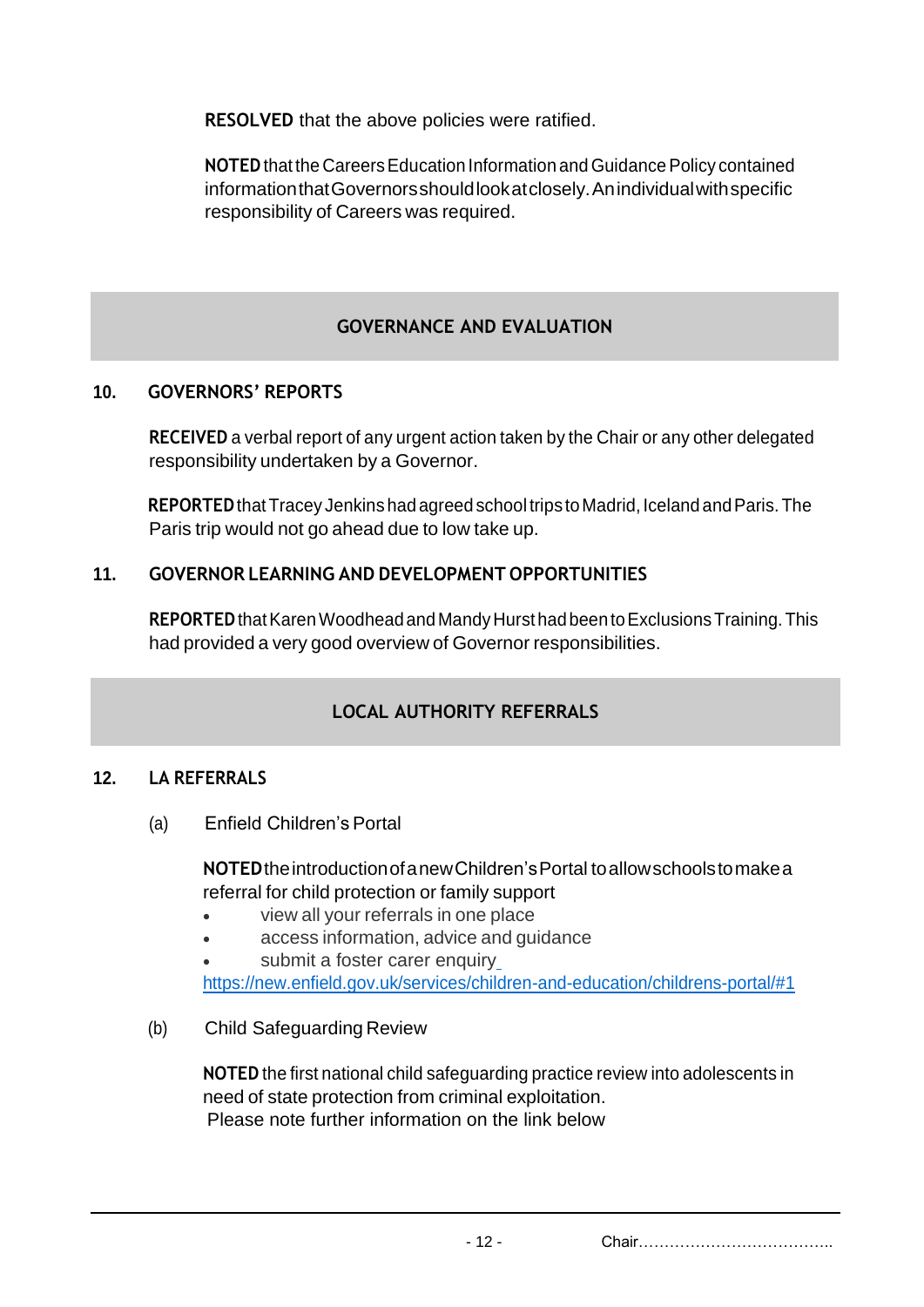[https://www.gov.uk/government/publications/child-safeguarding-practice-review](https://www.gov.uk/government/publications/child-safeguarding-practice-review-panel-first-national-review)[panel-first-national-review](https://www.gov.uk/government/publications/child-safeguarding-practice-review-panel-first-national-review)

(c) Governance Handbook

**NOTED** that a new version of the handbook is now available on https:/[/www.gov.uk/government/publications/governance-handbook](http://www.gov.uk/government/publications/governance-handbook)

(d) Ofsted's Equality Objectives 2016-20

**NOTED** the Equality, diversity and inclusion objectives that Ofsted will focus on from 2016 to 2020 and reports on progress with improvements

(e) Guidance on CopyrightLicensing

**NOTED** the new guidance for schools <https://www.gov.uk/guidance/copyright-licences-information-for-schools>

(f) Relationship and HealthEducation

**NOTED** the full outcomes of the consultation https:/[/www.gov.uk/government/consultations/relationships-and-sex-education](http://www.gov.uk/government/consultations/relationships-and-sex-education-)and-health-education#history

(g) Guidance for planning and providing School Food

[https://www.gov.uk/government/publications/standards-for-school-food-in](https://www.gov.uk/government/publications/standards-for-school-food-in-england?utm_source=3bb46bdd-ac95-4a32-b780-243a3bae9df4&utm_medium=email&utm_campaign=govuk-notifications&utm_content=immediate)[england](https://www.gov.uk/government/publications/standards-for-school-food-in-england?utm_source=3bb46bdd-ac95-4a32-b780-243a3bae9df4&utm_medium=email&utm_campaign=govuk-notifications&utm_content=immediate)

(h) Checklist of Potential Fraud Indicators

**NOTED** the checklist for potential fraud

[https://www.gov.uk/government/publications/indicators-of-potential-fraud](https://www.gov.uk/government/publications/indicators-of-potential-fraud-learning-institutions)[learning-institutions](https://www.gov.uk/government/publications/indicators-of-potential-fraud-learning-institutions)

# **CLOSE OF MEETING**

### **12. DATES OF FUTURE MEETINGS**

**NOTED** the following meeting dates for the academic year 2019-20:

(a) Governing Body; 4 September, 4 December, 25 March, 1 July.